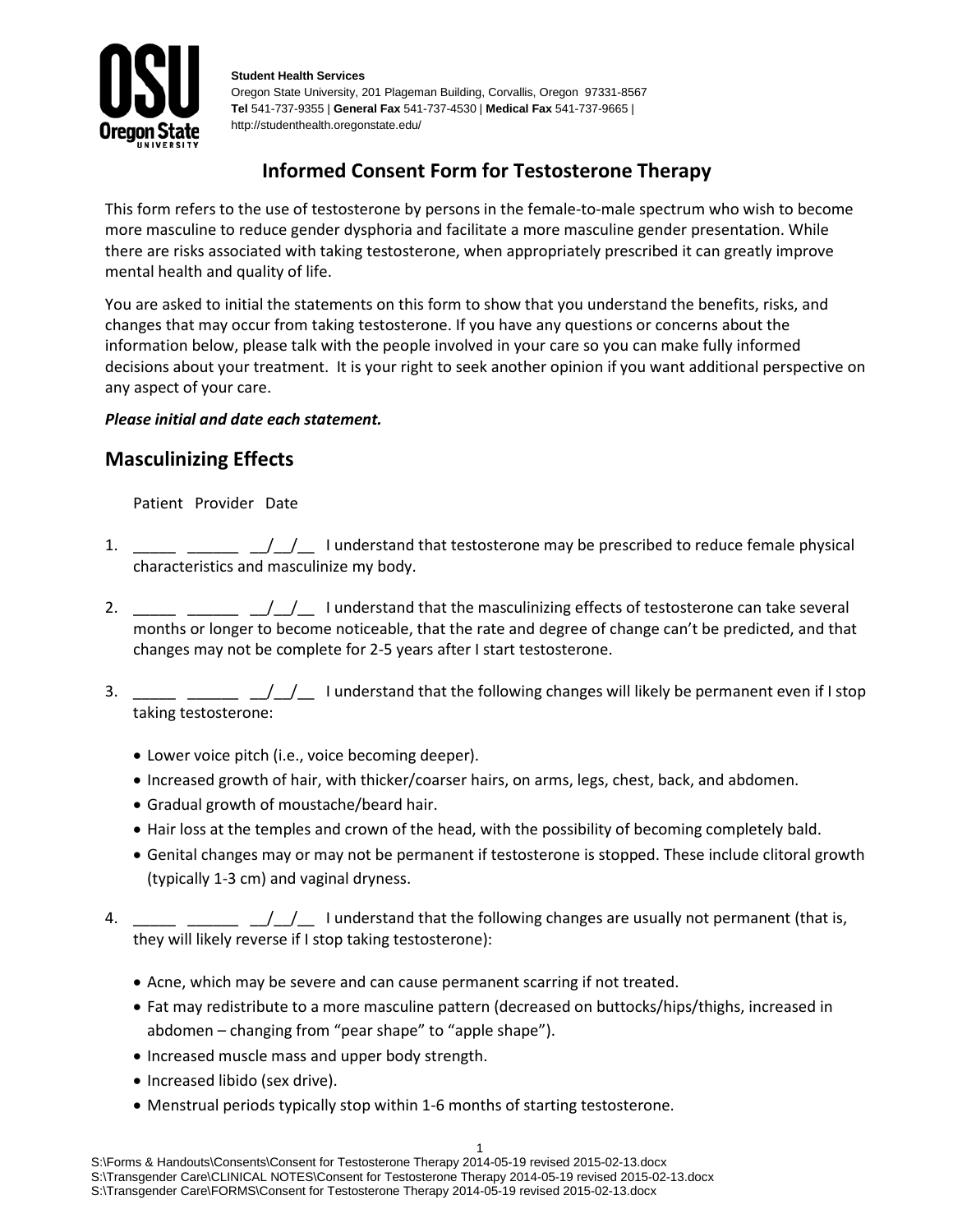Patient Provider Date

- 5.  $\frac{1}{\sqrt{1-\frac{1}{\sqrt{1-\frac{1}{\sqrt{1-\frac{1}{\sqrt{1-\frac{1}{\sqrt{1-\frac{1}{\sqrt{1-\frac{1}{\sqrt{1-\frac{1}{\sqrt{1-\frac{1}{\sqrt{1-\frac{1}{\sqrt{1-\frac{1}{\sqrt{1-\frac{1}{\sqrt{1-\frac{1}{\sqrt{1-\frac{1}{\sqrt{1-\frac{1}{\sqrt{1-\frac{1}{\sqrt{1-\frac{1}{\sqrt{1-\frac{1}{\sqrt{1-\frac{1}{\sqrt{1-\frac{1}{\sqrt{1-\frac{1}{\sqrt{1-\frac{1}{\sqrt{1-\frac{1}{\sqrt{1-\frac{1}{\sqrt{1-\$ fertility. I have been informed that even if I stop taking testosterone I may or may not be able to get pregnant in the future. I understand that even after testosterone stops my menstrual periods it may still be possible for me to get pregnant, and am aware of birth control options (if applicable). I have been informed that I can't take testosterone if I am pregnant.
- 6.  $\frac{1}{1-\frac{1}{1-\frac{1}{1-\frac{1}{1-\frac{1}{1-\frac{1}{1-\frac{1}{1-\frac{1}{1-\frac{1}{1-\frac{1}{1-\frac{1}{1-\frac{1}{1-\frac{1}{1-\frac{1}{1-\frac{1}{1-\frac{1}{1-\frac{1}{1-\frac{1}{1-\frac{1}{1-\frac{1}{1-\frac{1}{1-\frac{1}{1-\frac{1}{1-\frac{1}{1-\frac{1}{1-\frac{1}{1-\frac{1}{1-\frac{1}{1-\frac{1}{1-\frac{1}{1-\frac{1}{1-\frac{1}{1-\frac{1}{1-\frac{1}{1-\frac{1}{1-\frac{1}{1-\$ by testosterone:
	- Breasts may appear slightly smaller due to fat loss, but will not substantially shrink.
	- Although voice pitch will likely drop, other aspects of speech will not become more masculine.

Although testosterone does not change these features, there are other treatments that may be helpful. If there are any concerns about these issues, referrals can be provided to help explore treatment options.

### **Risks of Testosterone**

Patient Provider Date

- 7.  $\frac{1}{\frac{1}{\frac{1}{\sqrt{1-\frac{1}{\cdots}}}} \frac{1}{\frac{1}{\sqrt{1-\frac{1}{\cdots}}}}$  I understand that the medical effects and safety of testosterone are not fully understood, and that there may be long-term risks that are not yet known.
- 8.  $\frac{1}{1}$   $\frac{1}{1}$   $\frac{1}{1}$  I understand that I am strongly advised not to take more testosterone than I am prescribed, as this increases health risks. I have been informed that taking more than I am prescribed will not make masculinization happen more quickly or increase the degree of change: extra testosterone can be converted to estrogen, which may slow or stop masculinization.
- 9.  $\frac{1}{2}$  \_\_\_\_  $\frac{1}{2}$  I understand that testosterone can cause changes that increase my risk of heart disease, including:
	- decreasing good cholesterol (HDL) and increasing bad cholesterol (LDL)
	- increasing blood pressure
	- increasing deposits of fat around my internal organs

 $\frac{1}{\sqrt{1-\frac{1}{\sqrt{1-\frac{1}{\sqrt{1-\frac{1}{\sqrt{1-\frac{1}{\sqrt{1-\frac{1}{\sqrt{1-\frac{1}{\sqrt{1-\frac{1}{\sqrt{1-\frac{1}{\sqrt{1-\frac{1}{\sqrt{1-\frac{1}{\sqrt{1-\frac{1}{\sqrt{1-\frac{1}{\sqrt{1-\frac{1}{\sqrt{1-\frac{1}{\sqrt{1-\frac{1}{\sqrt{1-\frac{1}{\sqrt{1-\frac{1}{\sqrt{1-\frac{1}{\sqrt{1-\frac{1}{\sqrt{1-\frac{1}{\sqrt{1-\frac{1}{\sqrt{1-\frac{1}{\sqrt{1-\frac{1}{\sqrt{1-\frac{1$ family have had heart disease, if I am overweight, or if I smoke.

 $\Box$   $\Box/\Box$  I have been advised that heart health checkups, including monitoring of my weight and cholesterol levels, should be done periodically as long as I am taking testosterone.

10. \_\_\_\_\_ \_\_\_\_\_ \_\_/\_/\_\_ I understand that testosterone can damage the liver, possibly leading to liver disease. I have been advised that I should be monitored for possible liver damage as long as I am taking testosterone.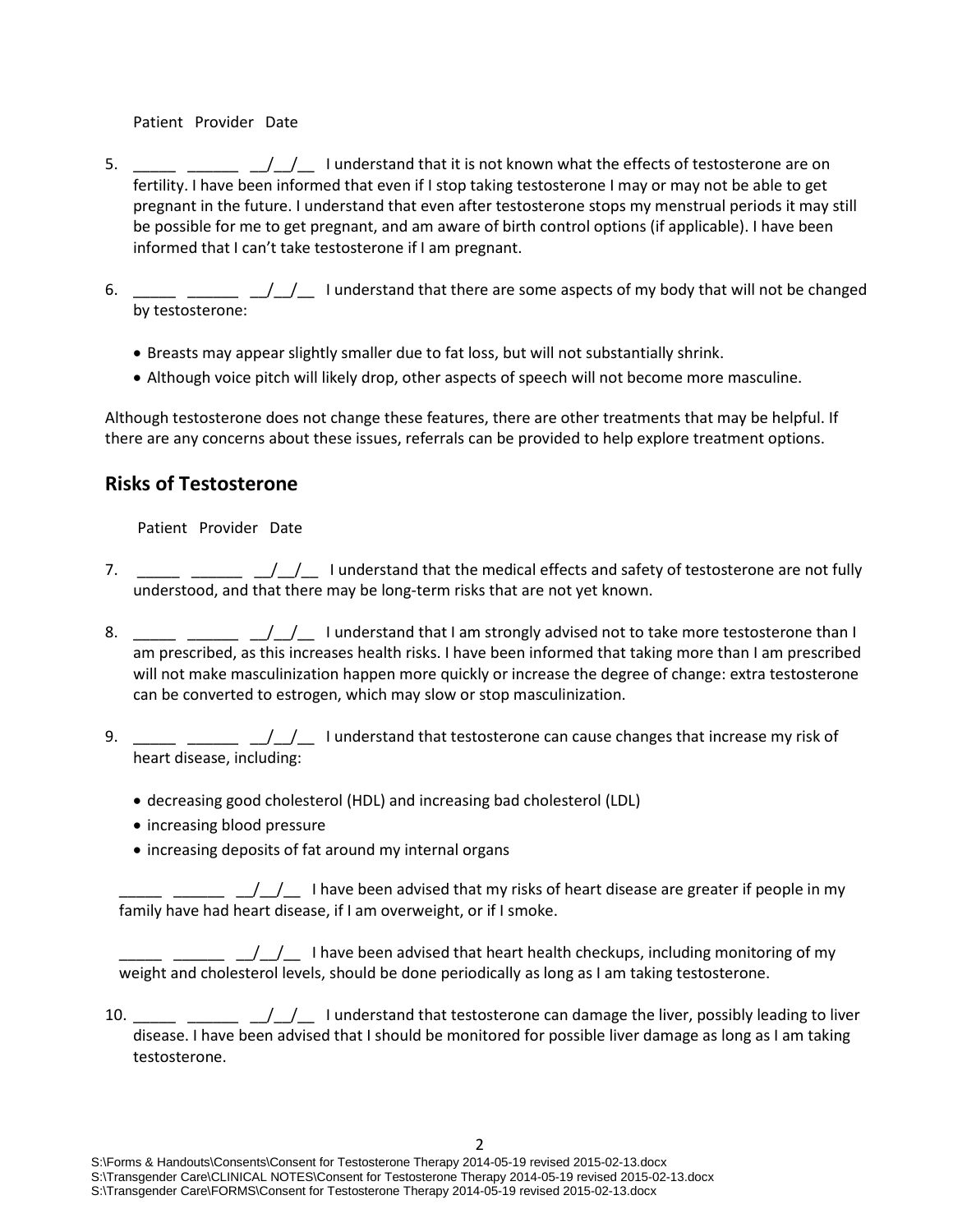Patient Provider Date

- 11. \_\_\_\_\_ \_\_\_\_\_\_ \_\_/\_\_/\_\_ I understand that testosterone can increase the red blood cells and hemoglobin, and while the increase is usually only to a normal male range (which does not pose health risks), a high increase can cause potentially life-threatening problems such as stroke and heart attack. I have been advised that my blood should be monitored periodically while I am taking testosterone.
- 12. \_\_\_\_\_ \_\_\_\_\_ \_\_/\_/\_\_ I understand that taking testosterone can increase my risk for diabetes by decreasing my body's response to insulin, causing weight gain, and increasing deposits of fat around my internal organs. I have been advised that my fasting blood glucose should be monitored periodically while I am taking testosterone.
- 13. \_\_\_\_\_ \_\_\_\_\_ \_\_/\_/\_\_ I understand that testosterone can be converted to estrogen by various tissues in my body, and that it is not known whether this increases the risks of ovarian cancer, breast cancer, or uterine cancer.
- 14. \_\_\_\_\_ \_\_\_\_\_ \_\_/\_\_/\_\_ I understand that taking testosterone can lead to my cervix and the walls of my vagina becoming more fragile, and that this can lead to tears or abrasions that increase the risk of sexually transmitted infections (including HIV) if I have vaginal sex – no matter what the gender of my partner is. I have been advised that frank discussion with my clinician about my sexual practices can help determine how best to prevent and monitor for sexually transmitted infections.
- 15. \_\_\_\_\_ \_\_\_\_\_ \_/\_/\_ I have been informed that testosterone can cause headaches or migraines. I understand that if I am frequently having headaches or migraines, or the pain is unusually severe, it is recommended that I talk with my health care provider.
- 16. \_\_\_\_\_ \_\_\_\_\_ \_\_/\_/\_\_ I understand that testosterone can cause emotional changes, including increased irritability, frustration, and anger. I have been advised that my clinician can assist me in finding resources to explore and cope with these changes.
- 17. \_\_\_\_\_ \_\_\_\_\_ \_\_/\_\_/\_\_ I understand that testosterone will result in changes that will be noticeable by other people, and that some transgender people in similar circumstances have experienced harassment, discrimination, and violence, while others have lost support of loved ones. I have been advised that my clinician can assist me in finding advocacy and support resources.
- 18.  $\frac{1}{2}$   $\frac{1}{2}$   $\frac{1}{2}$  I understand that Testosterone is now known to increase the risk of Venous Thrombo-Embolism, including Deep Vein Thrombosis (DVT) and Pulmonary Embolism (PE). I understand that this is more likely to occur if I use Tobacco, and may be more likely to occur if I have family members with such problems.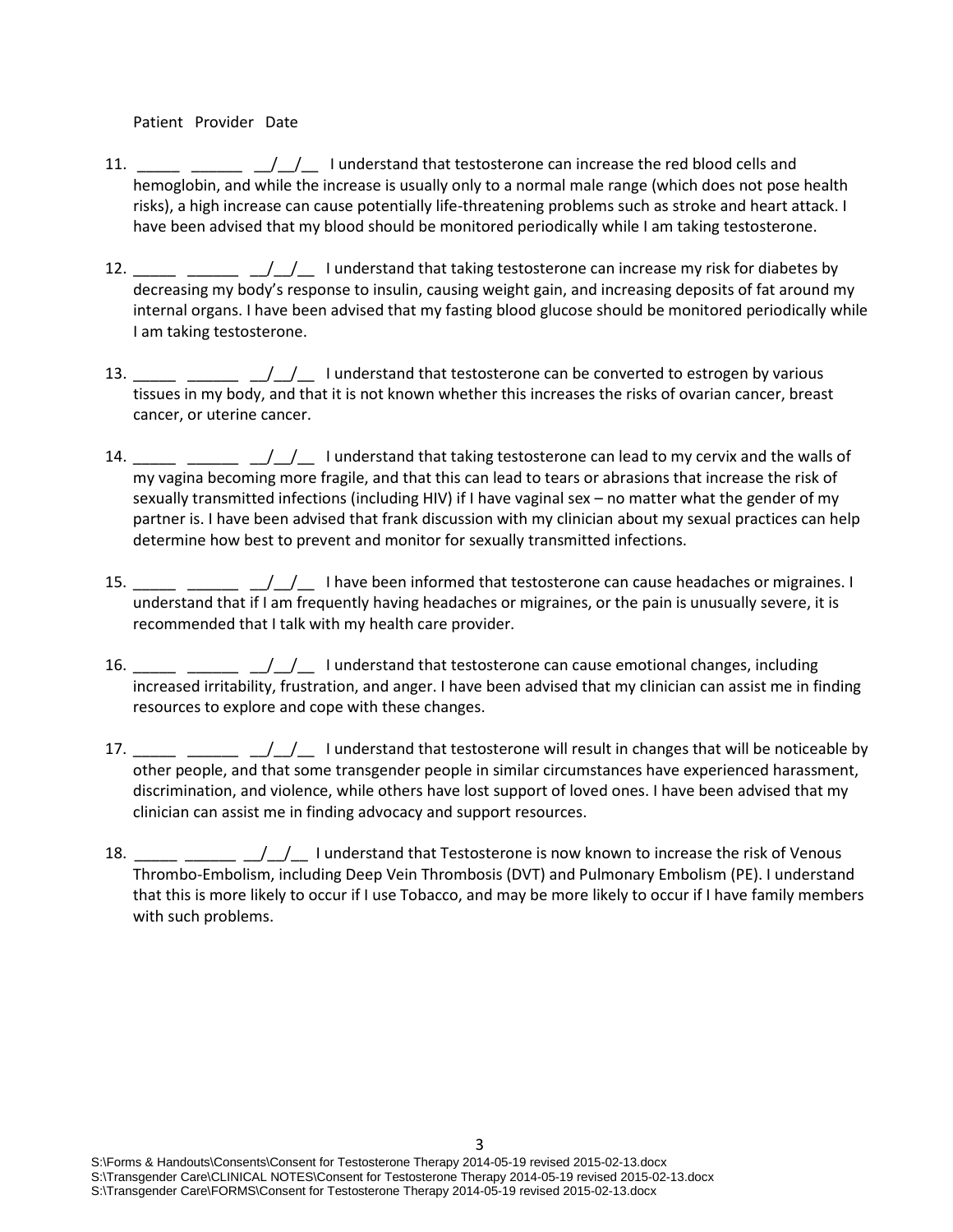### **Prevention of Medical Complications**

Patient Provider Date

- 19. \_\_\_\_\_ \_\_\_\_ \_\_/\_/\_\_ I agree to take testosterone as prescribed and to tell my clinician if I am not happy with the treatment or am experiencing any problems.
- 20. \_\_\_\_\_ \_\_\_\_\_ \_\_/\_\_/\_\_ I understand that the right dose or type of medication prescribed for me may not be the same as for someone else.
- 21.  $\frac{1}{2}$   $\frac{1}{2}$   $\frac{1}{2}$  I understand that physical examinations and blood tests are needed on a regular basis to check for negative side effects of testosterone.
- 22.  $\frac{1}{2}$   $\frac{1}{2}$   $\frac{1}{2}$  I understand that testosterone can interact with other medication (including other sources of hormones), dietary supplements, herbs, alcohol, and street drugs. I understand that being honest with my clinician about what else I am taking will help prevent medical complications that could be life-threatening. I have been informed that I will continue to get medical care no matter what information I share.
- 23.  $\frac{1}{2}$   $\frac{1}{2}$   $\frac{1}{2}$  I understand that some medical conditions make it dangerous to take testosterone. I agree that if my clinician suspects I may have one of these conditions, I will be checked for it before the decision to start or continue testosterone is made.
- 24.  $\frac{1}{1}$   $\frac{1}{1}$  understand that I can choose to stop taking testosterone at any time, and that it is advised that I do this with the help of my clinician to make sure there are no negative reactions to stopping. I understand that my clinician may suggest I reduce or stop taking testosterone if there are severe side effects or health risks that can't be controlled.